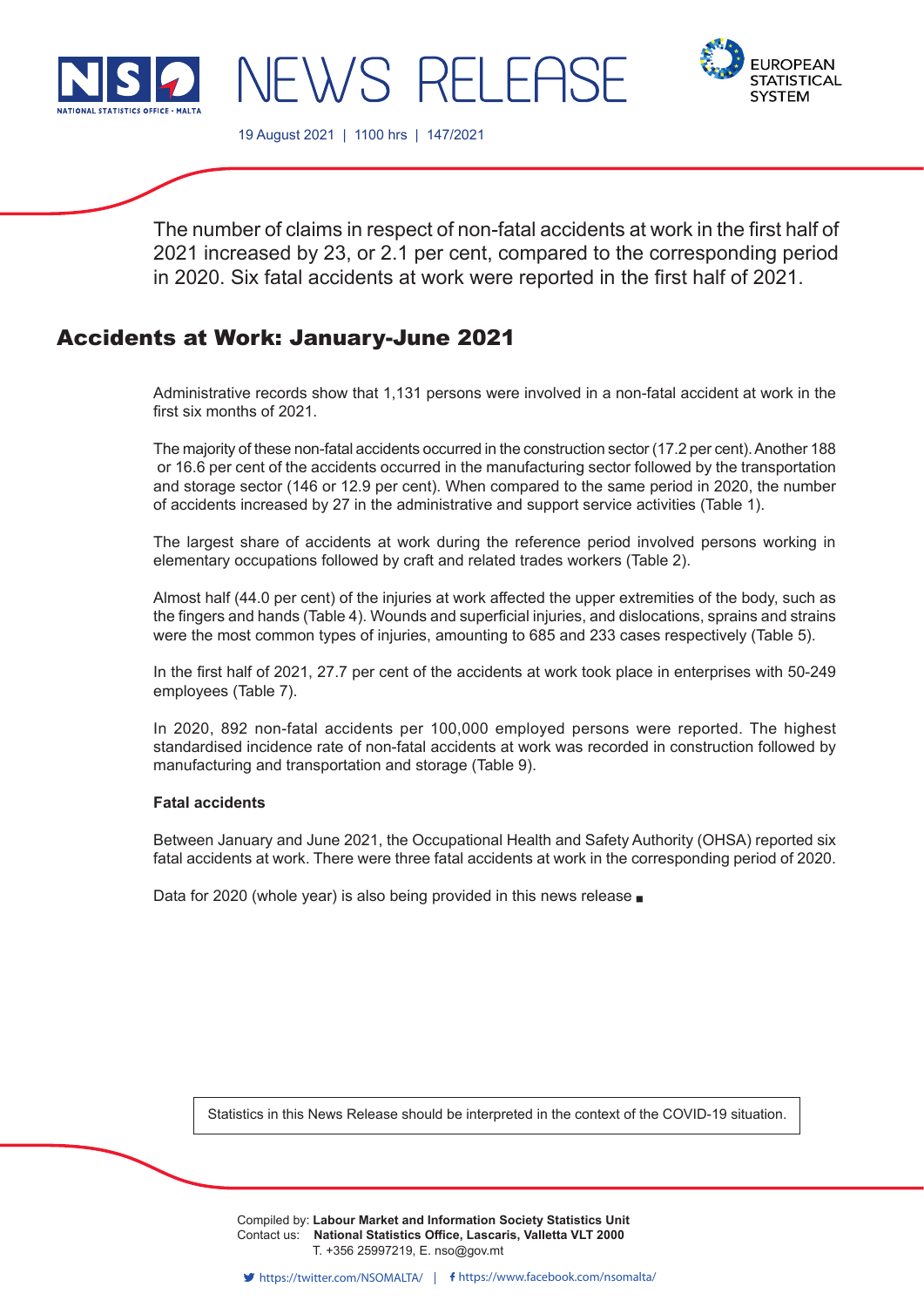### **Table 1. Non-fatal accidents at work by economic activity of enterprise**

|                                                                                                                                  |              |       |                          | 2020 (revised) |                |              |                |              | January-June 2020 (revised) |                          |                |                |                |              |                | January-June 2021 |                |       |
|----------------------------------------------------------------------------------------------------------------------------------|--------------|-------|--------------------------|----------------|----------------|--------------|----------------|--------------|-----------------------------|--------------------------|----------------|----------------|----------------|--------------|----------------|-------------------|----------------|-------|
| Economic activity (NACE Rev. 2)                                                                                                  | <b>Males</b> |       |                          | <b>Females</b> |                | <b>Total</b> |                | <b>Males</b> |                             | <b>Females</b>           |                | Total          |                | <b>Males</b> |                | <b>Females</b>    |                | Total |
|                                                                                                                                  | No.          | %     | No.                      | %              | No.            | $\%$         | No.            | %            | No.                         | $\%$                     | No.            | %              | No.            | %            | No.            | %                 | No.            | %     |
| Agriculture, forestry and fishing                                                                                                | 28           | 1.5   | $\overline{1}$           | 0.2            | 29             | 1.2          | 11             | 1.2          | $\overline{1}$              | 0.5                      | 12             | 1.1            | 11             | 1.2          | $\overline{a}$ |                   | 11             | 1.0   |
| Mining and quarrying                                                                                                             |              | 0.1   |                          |                | -1             | 0.0          |                |              |                             |                          |                | $\blacksquare$ | 3              | 0.3          |                |                   | 3              | 0.3   |
| Manufacturing                                                                                                                    | 354          | 18.5  | 37                       | 8.8            | 391            | 16.8         | 155            | 17.1         | 16                          | 7.9                      | 171            | 15.4           | 170            | 18.8         | 18             | 7.9               | 188            | 16.6  |
| Electricity, gas, steam and air conditioning supply                                                                              | 4            | 0.2   | $\overline{\phantom{a}}$ |                | $\overline{4}$ | 0.2          | 2              | 0.2          |                             |                          | $\overline{2}$ | 0.2            | 8              | 0.9          |                |                   | 8              | 0.7   |
| Water supply; sewerage, waste management and<br>remediation activities                                                           | 78           | 4.1   | 2                        | 0.5            | 80             | 3.4          | 37             | 4.1          | -1                          | 0.5                      | 38             | 3.4            | 29             | 3.2          |                |                   | 29             | 2.6   |
| Construction                                                                                                                     | 402          | 21.1  | 4                        | 1.0            | 406            | 17.4         | 181            | 20.0         | $\overline{\mathbf{4}}$     | 2.0                      | 185            | 16.7           | 190            | 21.0         | $\overline{4}$ | 1.8               | 194            | 17.2  |
| Wholesale and retail trade, repair of motor vehicles and<br>motorcycles                                                          | 221          | 11.6  | 36                       | 8.6            | 257            | 11.0         | 114            | 12.6         | 19                          | 9.4                      | 133            | 12.0           | 107            | 11.8         | 23             | 10.1              | 130            | 11.5  |
| Transportation and storage                                                                                                       | 243          | 12.7  | 41                       | 9.8            | 284            | 12.2         | 137            | 15.1         | 15                          | 7.4                      | 152            | 13.7           | 123            | 13.6         | 23             | 10.1              | 146            | 12.9  |
| Accommodation and food service activities                                                                                        | 93           | 4.9   | 31                       | 7.4            | 124            | 5.3          | 45             | 5.0          | 13                          | 6.4                      | 58             | 5.2            | 39             | 4.3          | 12             | 5.3               | 51             | 4.5   |
| Information and communication                                                                                                    | 14           | 0.7   | 3                        | 0.7            | 17             | 0.7          | 8              | 0.9          | 2                           | 1.0                      | 10             | 0.9            | 5              | 0.6          | $\blacksquare$ |                   | 5              | 0.4   |
| Financial and insurance activities                                                                                               | 16           | 0.8   | 3                        | 0.7            | 19             | 0.8          | 4              | 0.4          | 2                           | 1.0                      | 6              | 0.5            | 8              | 0.9          | 3              | 1.3               | 11             | 1.0   |
| Real estate activities                                                                                                           | 17           | 0.9   | $\overline{\phantom{a}}$ |                | 17             | 0.7          | 12             | 1.3          |                             | $\overline{\phantom{a}}$ | 12             | 1.1            | $\overline{7}$ | 0.8          | $\blacksquare$ |                   | $\overline{7}$ | 0.6   |
| Professional, scientific and technical activities                                                                                | 39           | 2.0   | $\overline{4}$           | 1.0            | 43             | 1.8          | 22             | 2.4          | 3                           | 1.5                      | 25             | 2.3            | 17             | 1.9          | $\overline{2}$ | 0.9               | 19             | 1.7   |
| Administrative and support service activities                                                                                    | 192          | 10.1  | 37                       | 8.8            | 229            | 9.8          | 84             | 9.3          | 16                          | 7.9                      | 100            | 9.0            | 102            | 11.3         | 25             | 11.0              | 127            | 11.2  |
| Public administration and defence; compulsory social<br>security                                                                 | 71           | 3.7   | 25                       | 6.0            | 96             | 4.1          | 34             | 3.8          | 12                          | 5.9                      | 46             | 4.2            | 31             | 3.4          | 14             | 6.1               | 45             | 4.0   |
| Education                                                                                                                        | 18           | 0.9   | 26                       | 6.2            | 44             | 1.9          | $\overline{7}$ | 0.8          | 17                          | 8.4                      | 24             | 2.2            | 8              | 0.9          | 18             | 7.9               | 26             | 2.3   |
| Human health and social work activities                                                                                          | 76           | 4.0   | 168                      | 40.1           | 244            | 10.5         | 38             | 4.2          | 80                          | 39.6                     | 118            | 10.6           | 26             | 2.9          | 85             | 37.3              | 111            | 9.8   |
| Arts, entertainment and recreation                                                                                               | 8            | 0.4   | $\overline{1}$           | 0.2            | -9             | 0.4          | 4              | 0.4          | $\overline{1}$              | 0.5                      | 5              | 0.5            | 5              | 0.6          |                |                   | 5              | 0.4   |
| Other service activities                                                                                                         | 14           | 0.7   |                          | 0.0            | 14             | 0.6          | $\overline{7}$ | 0.8          |                             |                          | $\overline{7}$ | 0.6            | 6              | 0.7          |                | 0.4               | $\overline{7}$ | 0.6   |
| Activities of households as employers; undifferentiated<br>goods- and services-producing activities of households for<br>own use |              |       |                          |                |                |              |                |              |                             |                          |                |                |                |              |                |                   |                |       |
| Activities of extraterritorial organisations and bodies                                                                          |              | 0.1   |                          |                |                | 0.0          |                | 0.1          |                             |                          |                | 0.1            |                | 0.1          |                |                   |                | 0.1   |
| Not specified                                                                                                                    | 19           | 1.0   |                          |                | 19             | 0.8          | 3              | 0.3          |                             |                          | 3              | 0.3            | $\overline{7}$ | 0.8          |                |                   | 7              | 0.6   |
| <b>Total</b>                                                                                                                     | 1.909        | 100.0 | 419                      | 100.0          | 2,328          | 100.0        | 906            | 100.0        | 202                         | 100.0                    | 1,108          | 100.0          | 903            | 100.0        | 228            | 100.0             | 1,131          | 100.0 |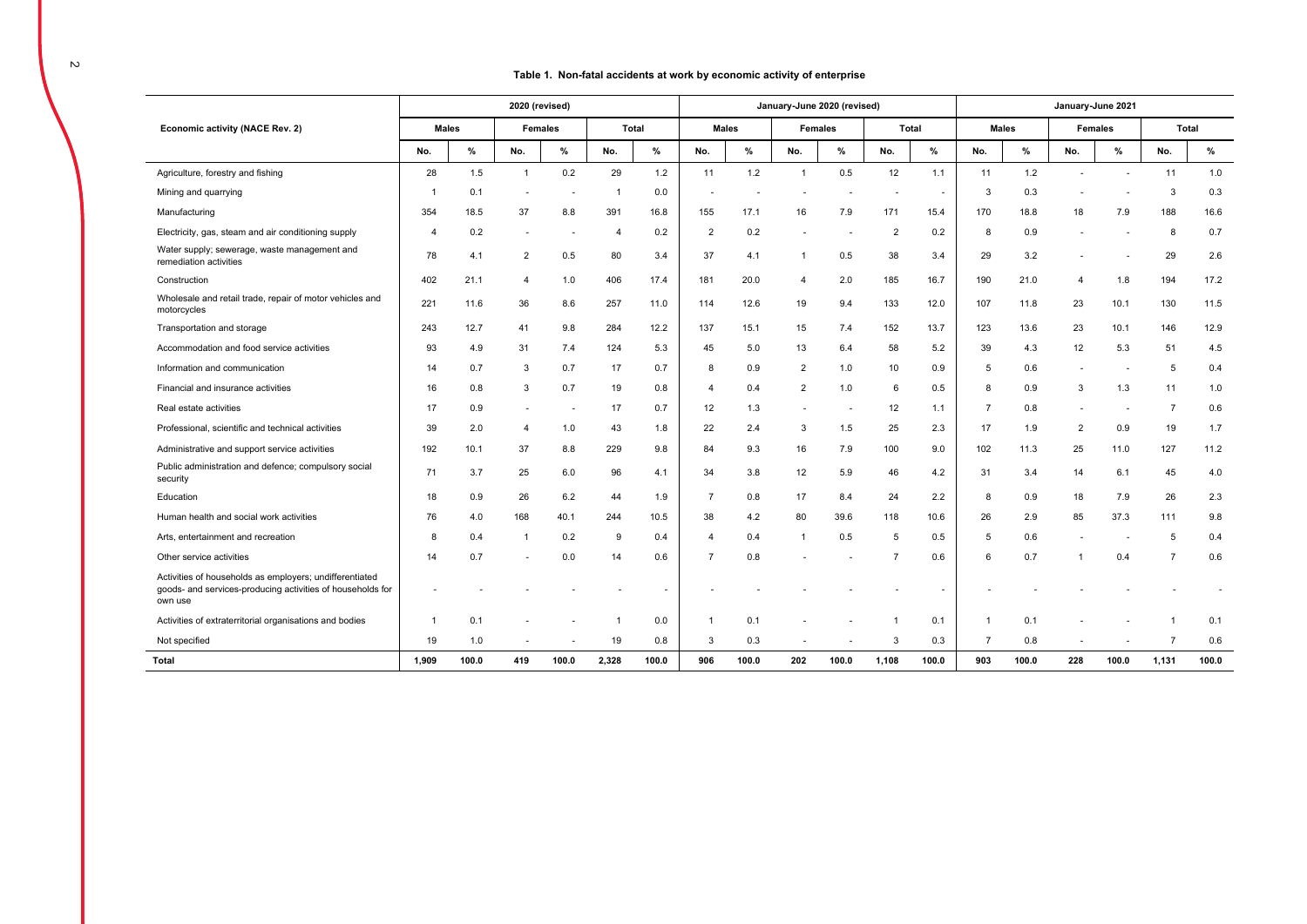|  |  |  |  | Table 2. Non-fatal accidents at work by occupation of victim |  |  |
|--|--|--|--|--------------------------------------------------------------|--|--|
|--|--|--|--|--------------------------------------------------------------|--|--|

|                                                    |                |       | 2020           |       |       |       |                |       | January-June 2020 |       |       |       |              |       | January-June 2021 |       |       |       |
|----------------------------------------------------|----------------|-------|----------------|-------|-------|-------|----------------|-------|-------------------|-------|-------|-------|--------------|-------|-------------------|-------|-------|-------|
| <b>Occupations (ISCO-08)</b>                       | <b>Males</b>   |       | Females        |       | Total |       | <b>Males</b>   |       | <b>Females</b>    |       | Total |       | <b>Males</b> |       | <b>Females</b>    |       | Total |       |
|                                                    | No.            | %     | No.            | %     | No.   | %     | No.            | %     | No.               | %     | No.   | %     | No.          | %     | No.               | %     | No.   | %     |
| Armed forces                                       | $\overline{7}$ | 0.4   |                | 0.2   | 8     | 0.3   | $\overline{4}$ | 0.4   |                   |       | 4     | 0.4   |              | 0.1   | 3                 | 1.3   | 4     | 0.4   |
| Managers                                           | 20             | 1.0   | $\overline{7}$ | 1.7   | 27    | 1.2   | 10             | 1.1   | 4                 | 2.0   | 14    | 1.3   | 11           | 1.2   | $\overline{2}$    | 0.9   | 13    | 1.1   |
| Professionals                                      | 58             | 3.0   | 79             | 18.9  | 137   | 5.9   | 32             | 3.5   | 37                | 18.3  | 69    | 6.2   | 16           | 1.8   | 34                | 14.9  | 50    | 4.4   |
| Technicians and associate professionals            | 206            | 10.8  | 30             | 7.2   | 236   | 10.1  | 97             | 10.7  | 17                | 8.4   | 114   | 10.3  | 85           | 9.4   | 16                | 7.0   | 101   | 8.9   |
| Clerical support workers                           | 81             | 4.2   | 46             | 11.0  | 127   | 5.5   | 49             | 5.4   | 19                | 9.4   | 68    | 6.1   | 48           | 5.3   | 12                | 5.3   | 60    | 5.3   |
| Service and sales workers                          | 120            | 6.3   | 156            | 37.2  | 276   | 11.9  | 62             | 6.8   | 75                | 37.1  | 137   | 12.4  | 66           | 7.3   | 96                | 42.1  | 162   | 14.3  |
| Skilled agricultural, forestry and fishery workers | 28             | 1.5   |                |       | 28    | 1.2   | 15             | 1.7   |                   |       | 15    | 1.4   | 22           | 2.4   |                   |       | 22    | 1.9   |
| Craft and related trades workers                   | 546            | 28.6  | 6              | 1.4   | 552   | 23.7  | 255            | 28.1  | 3                 | 1.5   | 258   | 23.3  | 251          | 27.8  | 7                 | 3.1   | 258   | 22.8  |
| Plant and machine operators, and assemblers        | 294            | 15.4  | 24             | 5.7   | 318   | 13.7  | 149            | 16.4  | 13                | 6.4   | 162   | 14.6  | 144          | 15.9  | 17                | 7.5   | 161   | 14.2  |
| Elementary occupations                             | 549            | 28.8  | 70             | 16.7  | 619   | 26.6  | 233            | 25.7  | 34                | 16.8  | 267   | 24.1  | 259          | 28.7  | 41                | 18.0  | 300   | 26.5  |
| Total                                              | 1,909          | 100.0 | 419            | 100.0 | 2,328 | 100.0 | 906            | 100.0 | 202               | 100.0 | 1,108 | 100.0 | 903          | 100.0 | 228               | 100.0 | 1,131 | 100.0 |

# **Table 3. Non-fatal accidents at work by age group of victim**

|           |              |       | 2020    |       |              |       |              |       | January-June 2020 |       |       |       |     |              | January-June 2021 |         |       |       |
|-----------|--------------|-------|---------|-------|--------------|-------|--------------|-------|-------------------|-------|-------|-------|-----|--------------|-------------------|---------|-------|-------|
| Age-group | <b>Males</b> |       | Females |       | <b>Total</b> |       | <b>Males</b> |       | Females           |       | Total |       |     | <b>Males</b> |                   | Females | Total |       |
|           | No.          | %     | No.     | %     | No.          | $\%$  | No.          | %     | No.               | %     | No.   | %     | No. | %            | No.               | %       | No.   | %     |
| 15-24     | 150          | 7.9   | 43      | 10.3  | 193          | 8.3   | 62           | 6.8   | 15                | 7.4   | 77    | 6.9   | 56  | 6.2          | 25                | 11.0    | 81    | 7.2   |
| 25-34     | 475          | 24.9  | 103     | 24.6  | 578          | 24.8  | 219          | 24.2  | 46                | 22.8  | 265   | 23.9  | 214 | 23.7         | 69                | 30.3    | 283   | 25.0  |
| 35-44     | 515          | 27.0  | 92      | 22.0  | 607          | 26.1  | 239          | 26.4  | 43                | 21.3  | 282   | 25.5  | 263 | 29.1         | 50                | 21.9    | 313   | 27.7  |
| 45-54     | 432          | 22.6  | 96      | 22.9  | 528          | 22.7  | 208          | 23.0  | 46                | 22.8  | 254   | 22.9  | 219 | 24.3         | 44                | 19.3    | 263   | 23.3  |
| $55+$     | 337          | 17.7  | 85      | 20.3  | 422          | 18.1  | 178          | 19.6  | 52                | 25.7  | 230   | 20.8  | 151 | 16.7         | 40                | 17.5    | 191   | 16.9  |
| Total     | 1,909        | 100.0 | 419     | 100.0 | 2,328        | 100.0 | 906          | 100.0 | 202               | 100.0 | 1,108 | 100.0 | 903 | 100.0        | 228               | 100.0   | 1,131 | 100.0 |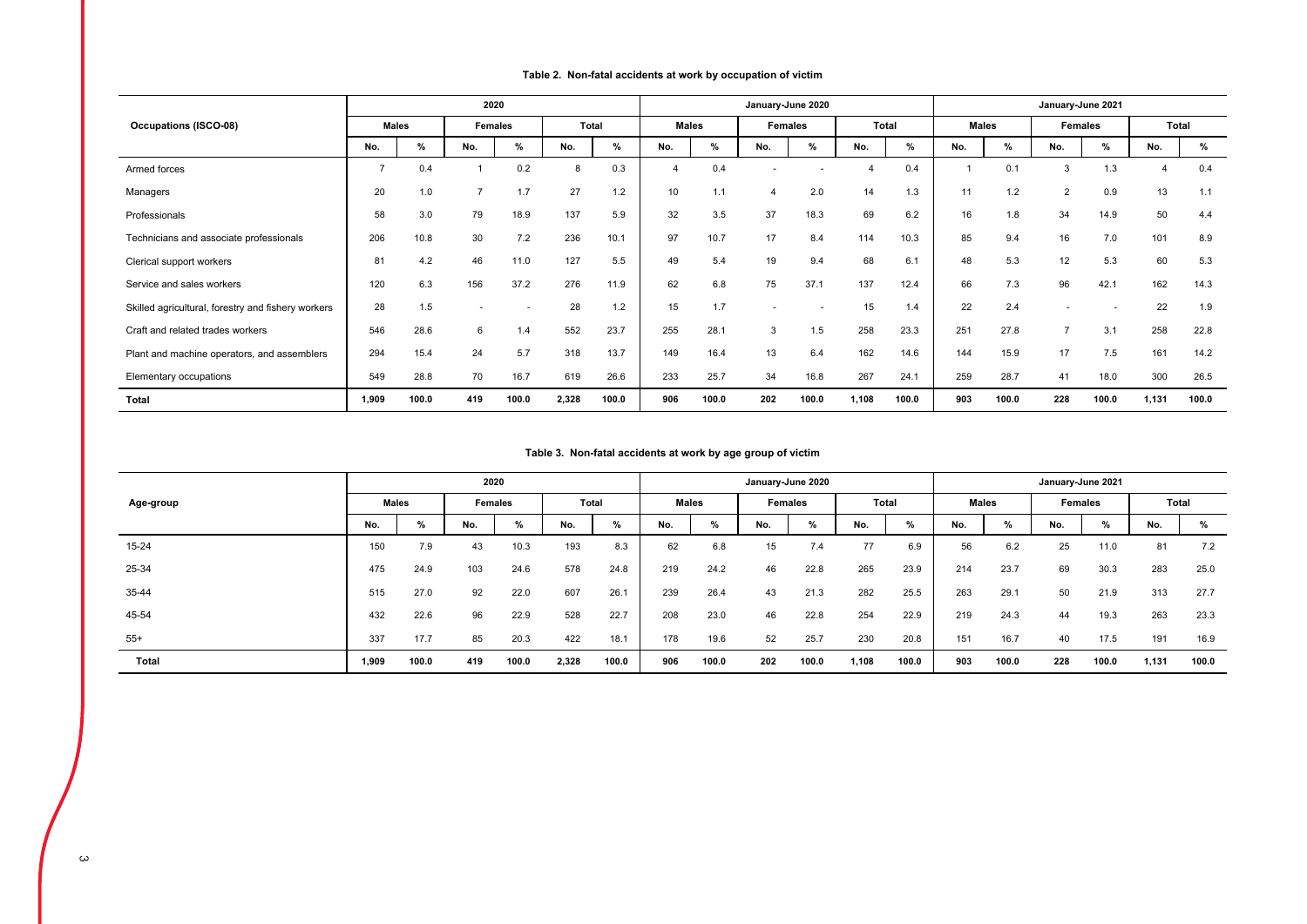### **Table 4. Part of body injured in non-fatal accidents at work**

|                                                  |       |              |     | 2020           |       |       |       |       |                | January-June 2020 |              |       |     |              | January-June 2021 |         |       |       |
|--------------------------------------------------|-------|--------------|-----|----------------|-------|-------|-------|-------|----------------|-------------------|--------------|-------|-----|--------------|-------------------|---------|-------|-------|
| Part of body                                     |       | <b>Males</b> |     | <b>Females</b> |       | Total | Males |       |                | Females           | <b>Total</b> |       |     | <b>Males</b> |                   | Females | Total |       |
|                                                  | No.   | %            | No. | %              | No.   | %     | No.   | %     | No.            | $\%$              | No.          | %     | No. | $\%$         | No.               | %       | No.   | %     |
| Head                                             | 181   | 9.5          | 41  | 9.8            | 222   | 9.5   | 100   | 11.0  | 22             | 10.9              | 122          | 11.0  | 92  | 10.2         | 27                | 11.8    | 119   | 10.5  |
| Neck, including spine and vertebra in the neck   | 53    | 2.8          | 19  | 4.5            | 72    | 3.1   | 30    | 3.3   | 10             | 5.0               | 40           | 3.6   | 15  | 1.7          | 11                | 4.8     | 26    | 2.3   |
| Back, including spine and vertebra in the back   | 168   | 8.8          | 39  | 9.3            | 207   | 8.9   | 68    | 7.5   | 16             | 7.9               | 84           | 7.6   | 73  | 8.1          | 20                | 8.8     | 93    | 8.2   |
| Torso and organs                                 | 86    | 4.5          | 22  | 5.3            | 108   | 4.6   | 42    | 4.6   | 13             | 6.4               | 55           | 5.0   | 48  | 5.3          | 11                | 4.8     | 59    | 5.2   |
| Upper extremities                                | 884   | 46.3         | 158 | 37.7           | 1,042 | 44.8  | 412   | 45.5  | 80             | 39.6              | 492          | 44.4  | 403 | 44.6         | 95                | 41.7    | 498   | 44.0  |
| Lower extremities                                | 500   | 26.2         | 128 | 30.5           | 628   | 27.0  | 245   | 27.0  | 57             | 28.2              | 302          | 27.3  | 249 | 27.6         | 57                | 25.0    | 306   | 27.1  |
| Whole_body and multiple sites                    | 16    | 0.8          | 5   | 1.2            | 21    | 0.9   |       | 0.6   | $\overline{2}$ | 1.0               | -            | 0.6   | 8   | 0.9          |                   | 0.4     | 9     | 0.8   |
| Other parts of body injured, not mentioned above |       | 0.2          | 4   | 1.0            | 8     | 0.3   |       |       |                | 0.5               |              | 0.1   |     |              |                   |         |       |       |
| Not specified                                    | 17    | 0.9          | 3   | 0.7            | 20    | 0.9   |       | 0.4   |                | 0.5               | 5            | 0.5   | 15  | 1.7          | 6                 | 2.6     | 21    | 1.9   |
| Total                                            | 1.909 | 100.0        | 419 | 100.0          | 2,328 | 100.0 | 906   | 100.0 | 202            | 100.0             | 1,108        | 100.0 | 903 | 100.0        | 228               | 100.0   | 1,131 | 100.0 |

### **Table 5. Non-fatal accidents at work by type of injury**

|                                                            |                |       |     | 2020           |                |       |                |                |                | January-June 2020 |                |       |                |              |                          | January-June 2021 |                       |       |
|------------------------------------------------------------|----------------|-------|-----|----------------|----------------|-------|----------------|----------------|----------------|-------------------|----------------|-------|----------------|--------------|--------------------------|-------------------|-----------------------|-------|
| Type of injury                                             | <b>Males</b>   |       |     | <b>Females</b> |                | Total |                | Males          |                | <b>Females</b>    | Total          |       |                | <b>Males</b> |                          | Females           |                       | Total |
|                                                            | No.            | %     | No. | %              | No.            | %     | No.            | %              | No.            | %                 | No.            | %     | No.            | %            | No.                      | %                 | No.                   | %     |
| Wounds and superficial injuries                            | 1.173          | 61.4  | 221 | 52.7           | 1,394          | 59.9  | 565            | 62.4           | 109            | 54.0              | 674            | 60.8  | 550            | 60.9         | 135                      | 59.2              | 685                   | 60.6  |
| Bone fractures                                             | 233            | 12.2  | 42  | 10.0           | 275            | 11.8  | 106            | 11.7           | 20             | 9.9               | 126            | 11.4  | 122            | 13.5         | 25                       | 11.0              | 147                   | 13.0  |
| Dislocations, sprains and strains                          | 397            | 20.8  | 125 | 29.8           | 522            | 22.4  | 196            | 21.6           | 62             | 30.7              | 258            | 23.3  | 185            | 20.5         | 48                       | 21.1              | 233                   | 20.6  |
| Traumatic amputations                                      | $\overline{2}$ | 0.1   |     |                | $\overline{2}$ | 0.1   |                | 0.1            |                |                   |                | 0.1   | $\overline{2}$ | 0.2          |                          |                   | $\overline{2}$        | 0.2   |
| Concussions and internal injuries                          | 27             | 1.4   | 8   | 1.9            | 35             | 1.5   | 8              | 0.9            | $\overline{2}$ | 1.0               | 10             | 0.9   | 12             | 1.3          | 4                        | 1.8               | 16                    | 1.4   |
| Burns, scalds and frostbites                               | 47             | 2.5   | 15  | 3.6            | 62             | 2.7   | 18             | 2.0            | 6              | 3.0               | 24             | 2.2   | 21             | 2.3          | 9                        | 3.9               | 30                    | 2.7   |
| Poisonings and infections                                  | $\overline{2}$ | 0.1   |     |                | $\overline{2}$ | 0.1   |                | 0.1            |                |                   |                | 0.1   | $\overline{2}$ | 0.2          | $\overline{\phantom{a}}$ |                   | $\overline{2}$        | 0.2   |
| Drowning and asphyxiations                                 | 3              | 0.2   |     | 0.2            |                | 0.2   | $\overline{2}$ | 0.2            |                | 0.5               | 3              | 0.3   | $\overline{2}$ | 0.2          |                          |                   | $\overline{2}$        | 0.2   |
| Effects of sound and vibration                             |                | 0.1   |     |                |                | 0.0   |                |                |                |                   |                |       |                |              |                          |                   |                       |       |
| Effects of temperature extremes, light and radiation       |                | 0.1   |     |                |                | 0.0   |                | 0.1            |                |                   |                | 0.1   |                |              |                          |                   |                       |       |
| Shock                                                      | 10             | 0.5   |     | 1.0            | 14             | 0.6   | 5              | 0.6            |                | 0.5               | 6              | 0.5   |                | 0.4          | 5                        | 2.2               | 9                     | 0.8   |
| Multiple injuries                                          | 6              | 0.3   | 2   | 0.5            | 8              | 0.3   | $\overline{2}$ | 0.2            |                |                   | $\mathcal{P}$  | 0.2   | 2              | 0.2          | $\overline{2}$           | 0.9               | $\boldsymbol{\Delta}$ | 0.4   |
| Other specified injuries not included under other headings | 5              | 0.3   |     | 0.2            | 6              | 0.3   |                | 0.1            |                | 0.5               | $\overline{2}$ | 0.2   |                |              |                          |                   |                       |       |
| Not specified                                              | $\overline{2}$ | 0.1   | ٠   |                | $\overline{2}$ | 0.1   | ۰              | $\overline{a}$ |                |                   |                |       |                | 0.1          | $\overline{\phantom{a}}$ |                   |                       | 0.1   |
| Total                                                      | 1.909          | 100.0 | 419 | 100.0          | 2,328          | 100.0 | 906            | 100.0          | 202            | 100.0             | 1,108          | 100.0 | 903            | 100.0        | 228                      | 100.0             | 1,131                 | 100.0 |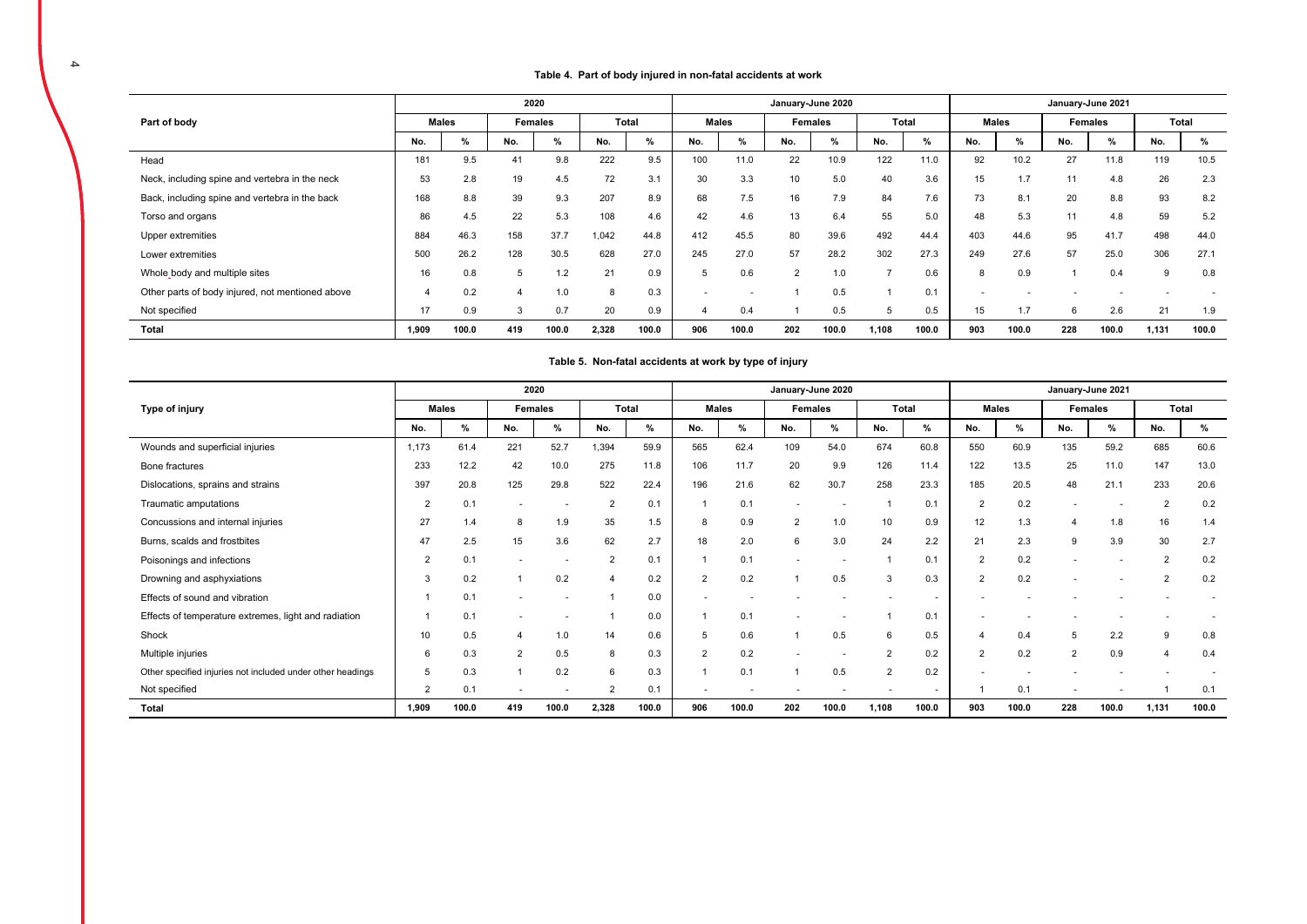| Table 6. Non-fatal accidents at work by district of enterprise |  |
|----------------------------------------------------------------|--|
|----------------------------------------------------------------|--|

|                  |       |              |     | 2020           |       |              |     |              |     | January-June 2020 |      |              |     |              |     | January-June 2021 |       |       |
|------------------|-------|--------------|-----|----------------|-------|--------------|-----|--------------|-----|-------------------|------|--------------|-----|--------------|-----|-------------------|-------|-------|
| <b>District</b>  |       | <b>Males</b> |     | <b>Females</b> |       | <b>Total</b> |     | <b>Males</b> |     | <b>Females</b>    |      | <b>Total</b> |     | <b>Males</b> |     | <b>Females</b>    |       | Total |
|                  | No.   | %            | No. | %              | No.   | $\%$         | No. | %            | No. | $\%$              | No.  | %            | No. | $\%$         | No. | %                 | No.   | %     |
| Southern Harbour | 636   | 33.3         | 170 | 40.6           | 806   | 34.6         | 309 | 34.1         | 81  | 40.1              | 390  | 35.2         | 268 | 29.7         | 71  | 31.1              | 339   | 30.0  |
| Northern Harbour | 481   | 25.2         | 142 | 33.9           | 623   | 26.8         | 201 | 22.2         | 70  | 34.7              | 271  | 24.5         | 251 | 27.8         | 82  | 36.0              | 333   | 29.4  |
| South Eastern    | 286   | 15.0         | 30  | 7.2            | 316   | 13.6         | 151 | 16.7         | 18  | 8.9               | 169  | 15.3         | 130 | 14.4         | 27  | 11.8              | 157   | 13.9  |
| Western          | 177   | 9.3          | 29  | 6.9            | 206   | 8.8          | 93  | 10.3         | 10  | 5.0               | 103  | 9.3          | 109 | 12.1         | 16  | 7.0               | 125   | 11.1  |
| Northern         | 289   | 15.1         | 39  | 9.3            | 328   | 14.1         | 134 | 14.8         | 20  | 9.9               | 154  | 13.9         | 126 | 14.0         | 30  | 13.2              | 156   | 13.8  |
| Gozo and Comino  | 40    | 2.1          | 9   | 2.1            | 49    | 2.1          | 18  | 2.0          | 3   | 1.5               | 21   | 1.9          | 19  | 2.1          | 2   | 0.9               | 21    | 1.9   |
| <b>Total</b>     | 1,909 | 100.0        | 419 | 100.0          | 2,328 | 100.0        | 906 | 100.0        | 202 | 100.0             | .108 | 100.0        | 903 | 100.0        | 228 | 100.0             | 1,131 | 100.0 |

Refer to methodological note 4

### **Table 7. Size of enterprise where non-fatal accidents occurred**

|                                 |       |              |     | 2020           |       |       |     |              |                | January-June 2020 |       |              |     |              |                          | January-June 2021 |       |              |
|---------------------------------|-------|--------------|-----|----------------|-------|-------|-----|--------------|----------------|-------------------|-------|--------------|-----|--------------|--------------------------|-------------------|-------|--------------|
| <b>Employment size</b>          |       | <b>Males</b> |     | <b>Females</b> |       | Total |     | <b>Males</b> |                | <b>Females</b>    |       | <b>Total</b> |     | <b>Males</b> |                          | <b>Females</b>    |       | <b>Total</b> |
|                                 | No.   | $\%$         | No. | %              | No.   | %     | No. | %            | No.            | %                 | No.   | %            | No. | %            | No.                      | %                 | No.   | %            |
| Self-employed without employees | 100   | 5.2          |     | $\cdot$ .2     | 105   | 4.5   | 58  | 6.4          | $\overline{2}$ | 1.0               | 60    | 5.4          | 50  | 5.5          | $\overline{\phantom{a}}$ |                   | 50    | 4.4          |
| 1-9 employees                   | 160   | 8.4          | 16  | 3.8            | 176   | 7.6   | 85  | 9.4          | 9              | 4.5               | 94    | 8.5          | 109 | 12.1         | 9                        | 3.9               | 118   | 10.4         |
| 10-49 employees                 | 435   | 22.8         | 97  | 23.2           | 532   | 22.9  | 185 | 20.4         | 54             | 26.7              | 239   | 21.6         | 191 | 21.2         | 17                       | 7.5               | 208   | 18.4         |
| 50-249 employees                | 560   | 29.3         | 84  | 20.0           | 644   | 27.7  | 259 | 28.6         | 40             | 19.8              | 299   | 27.0         | 250 | 27.7         | 63                       | 27.6              | 313   | 27.7         |
| 250-499 employees               | 213   | 11.2         | 53  | 12.6           | 266   | 11.4  | 108 | 11.9         | 29             | 14.4              | 137   | 12.4         | 126 | 14.0         | 33                       | 14.5              | 159   | 14.1         |
| 500 employees or more           | 412   | 21.6         | 163 | 38.9           | 575   | 24.7  | 206 | 22.7         | 67             | 33.2              | 273   | 24.6         | 169 | 18.7         | 106                      | 46.5              | 275   | 24.3         |
| Not specified                   | 29    | 1.5          |     | 0.2            | 30    | 1.3   | 5   | 0.6          |                | 0.5               | 6     | 0.5          | 8   | 0.9          | $\overline{\phantom{a}}$ |                   | 8     | 0.7          |
| <b>Total</b>                    | 1,909 | 100.0        | 419 | 100.0          | 2,328 | 100.0 | 906 | 100.0        | 202            | 100.0             | 1,108 | 100.0        | 903 | 100.0        | 228                      | 100.0             | 1,131 | 100.0        |

### **Table 8. Employment status of victim involved in non-fatal accidents**

|                          |       |              |     | 2020           |       |               |     |              |     | January-June 2020 |       |              |     |               |     | January-June 2021 |       |       |
|--------------------------|-------|--------------|-----|----------------|-------|---------------|-----|--------------|-----|-------------------|-------|--------------|-----|---------------|-----|-------------------|-------|-------|
| <b>Employment status</b> |       | <b>Males</b> |     | <b>Females</b> |       | <b>Total</b>  |     | <b>Males</b> |     | <b>Females</b>    |       | <b>Total</b> |     | <b>Males</b>  |     | <b>Females</b>    |       | Total |
|                          | No.   | %            | No. | %              | No.   | $\frac{9}{6}$ | No. | %            | No. | %                 | No.   | %            | No. | $\frac{9}{6}$ | No. | %                 | No.   | %     |
| Self-employed            | 133   | 7.0          |     | ר ו            | 138   | 5.9           | 70  | 7.7          |     | 1.0               | 72    | 6.5          | 72  | 8.0           |     | -                 | 72    | 6.4   |
| Full-time employee       | 1.742 | 91.3         | 377 | 90.0           | 2.119 | 91.0          | 818 | 90.3         | 178 | 88.7              | 996   | 89.9         | 814 | 90.1          | 210 | 92.1              | .024  | 90.5  |
| Part-time employee       | 34    | 1.8          | 37  | 8.8            | 71    | 3.0           | 18  | 2.0          | 22  | 10.9              | 40    | 3.6          | 17  | 1.9           | 18  | 7.9               | 35    | 3.1   |
| <b>Total</b>             | 1,909 | 100.0        | 419 | 100.0          | 2,328 | 100.0         | 906 | 100.0        | 202 | 100.0             | 1,108 | 100.0        | 903 | 100.0         | 228 | 100.0             | 131,ا | 100.0 |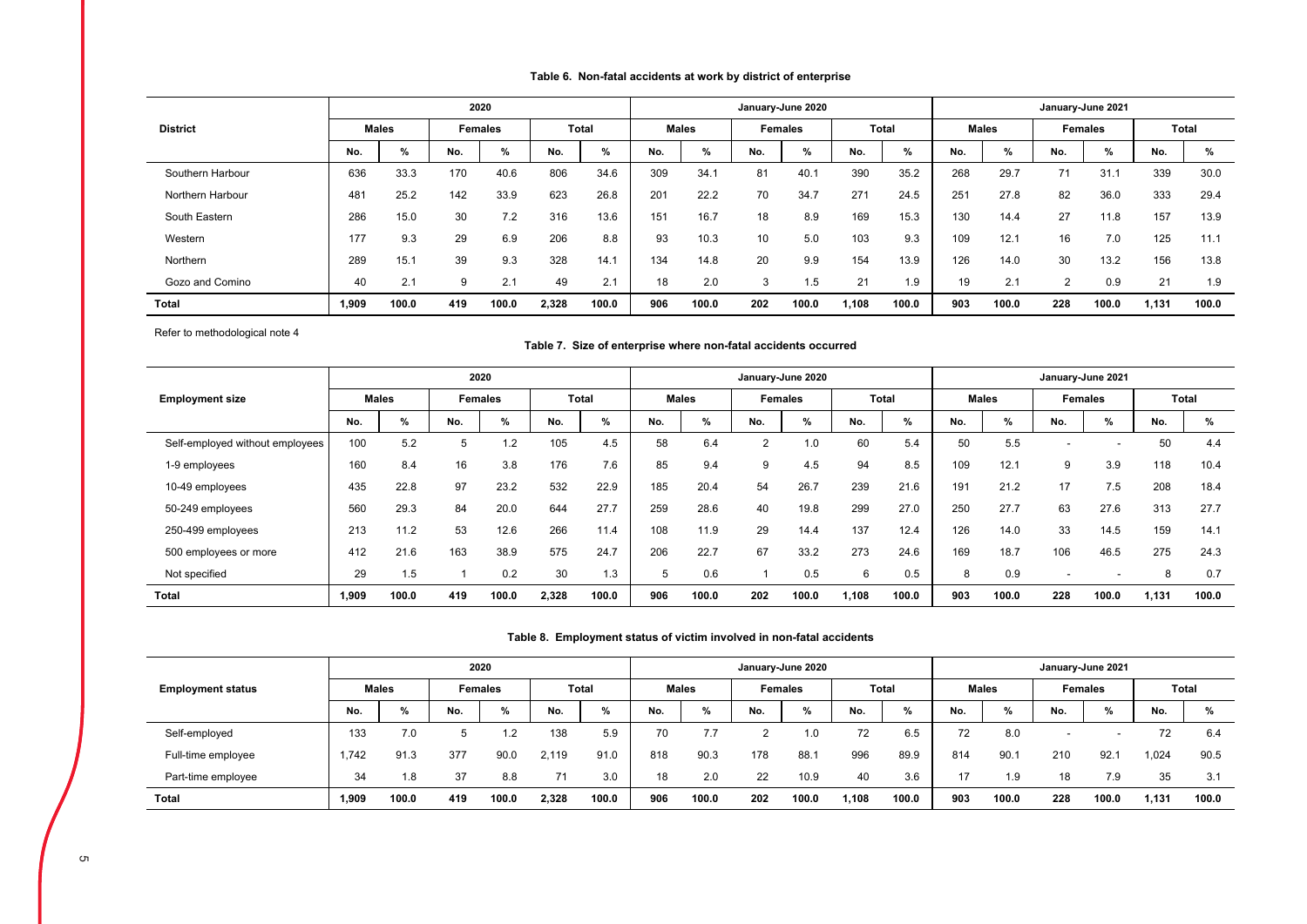# **Table 9. Standardised non-fatal accidents at work by economic activity of enterprise<sup>1</sup>**

|                                                                                                                                  |                                         | 2020 (revised)                |                                                                          |
|----------------------------------------------------------------------------------------------------------------------------------|-----------------------------------------|-------------------------------|--------------------------------------------------------------------------|
| <b>Economic activity (NACE Rev. 2)</b>                                                                                           | No. of employed<br>persons <sup>2</sup> | No. of non-fatal<br>accidents | <b>Standardised</b><br><b>Incidence Rate</b><br>(per 100,000<br>workers) |
| Agriculture, forestry and fishing                                                                                                | 2.843                                   | 29                            | 11                                                                       |
| Mining and quarrying                                                                                                             | ÷                                       | $\mathbf 1$                   | ÷                                                                        |
| Manufacturing                                                                                                                    | 28,900                                  | 391                           | 150                                                                      |
| Electricity, gas, steam and air conditioning supply                                                                              | ÷                                       | 4                             | ÷                                                                        |
| Water supply; sewerage, waste management and<br>remediation activities                                                           | 3,074                                   | 80                            | 31                                                                       |
| Construction                                                                                                                     | 15,400                                  | 406                           | 156                                                                      |
| Wholesale and retail trade, repair of motor vehicles and<br>motorcycles                                                          | 34,152                                  | 257                           | 98                                                                       |
| Transportation and storage                                                                                                       | 14,016                                  | 284                           | 109                                                                      |
| Accommodation and food service activities                                                                                        | 17,985                                  | 124                           | 48                                                                       |
| Information and communication                                                                                                    | 9,833                                   | 17                            | $\overline{7}$                                                           |
| Financial and insurance activities                                                                                               | 15,458                                  | 19                            | $\overline{7}$                                                           |
| Real estate activities                                                                                                           | 3,194                                   | 17                            | $\overline{7}$                                                           |
| Professional, scientific and technical activities                                                                                | 14,682                                  | 43                            | 16                                                                       |
| Administrative and support service activities                                                                                    | 11,207                                  | 229                           | 88                                                                       |
| Public administration and defence; compulsory social<br>security                                                                 | 17,584                                  | 96                            | 37                                                                       |
| Education                                                                                                                        | 22,570                                  | 44                            | 17                                                                       |
| Human health and social work activities                                                                                          | 25,057                                  | 244                           | 93                                                                       |
| Arts, entertainment and recreation                                                                                               | 13,774                                  | 9                             | 3                                                                        |
| Other service activities                                                                                                         | 7,070                                   | 14                            | 5                                                                        |
| Activities of households as employers; undifferentiated<br>goods- and services-producing activities of households for<br>own use | 3,464                                   |                               |                                                                          |
| Activities of extraterritorial organisations and bodies                                                                          |                                         | 1                             |                                                                          |
| Not specified                                                                                                                    |                                         | 19                            |                                                                          |
| <b>Total</b>                                                                                                                     | 261,048                                 | 2,328                         | 892                                                                      |

<sup>1</sup> Refer to methodological note 5.

<sup>2</sup> Source: Labour Force Survey Annual 2020

: Unreliable - less than 20 sample observations.

<sup>u</sup> Under represented - between 20 and 49 sample observations.